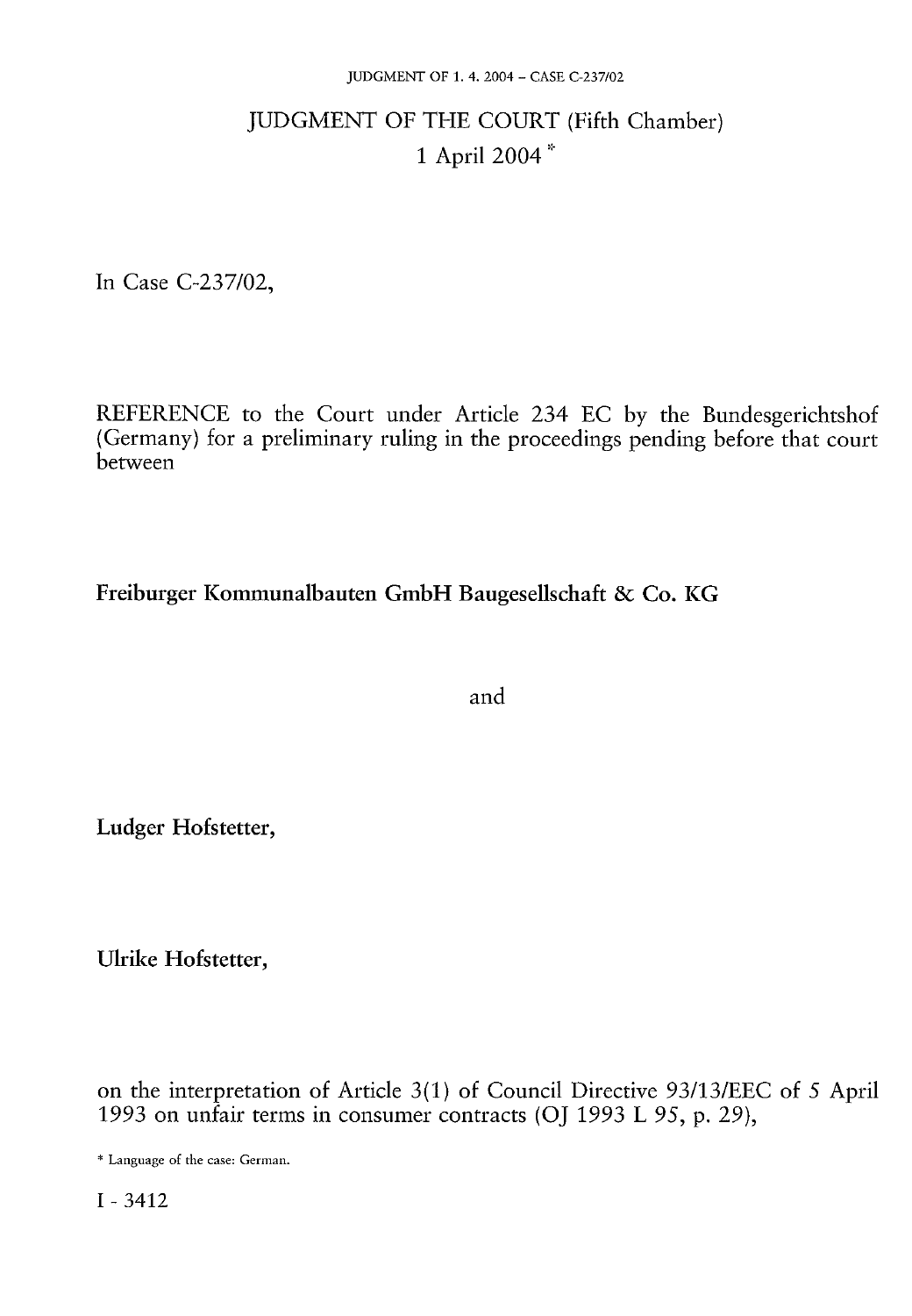## THE COURT (Fifth Chamber),

composed of: P. Jann (Rapporteur), acting for the President of the Fifth Chamber, C.W.A. Timmermans, A. Rosas, A. La Pergola and S. von Bahr, Judges,

Advocate General: L.A. Geelhoed, Registrar: R. Grass,

after considering the written observations submitted on behalf of:

- Freiburger Kommunalbauten GmbH Baugesellschaft & Co. KG, by U. Jeutter, Rechtsanwalt,
- Mr and Mrs Hofstetter, by D. Fiebelkorn, Rechtsanwältin,
- the German Government, by W.-D. Plessing, acting as Agent,
- the Commission of the European Communities, by M. França and H. Kreppel, acting as Agents,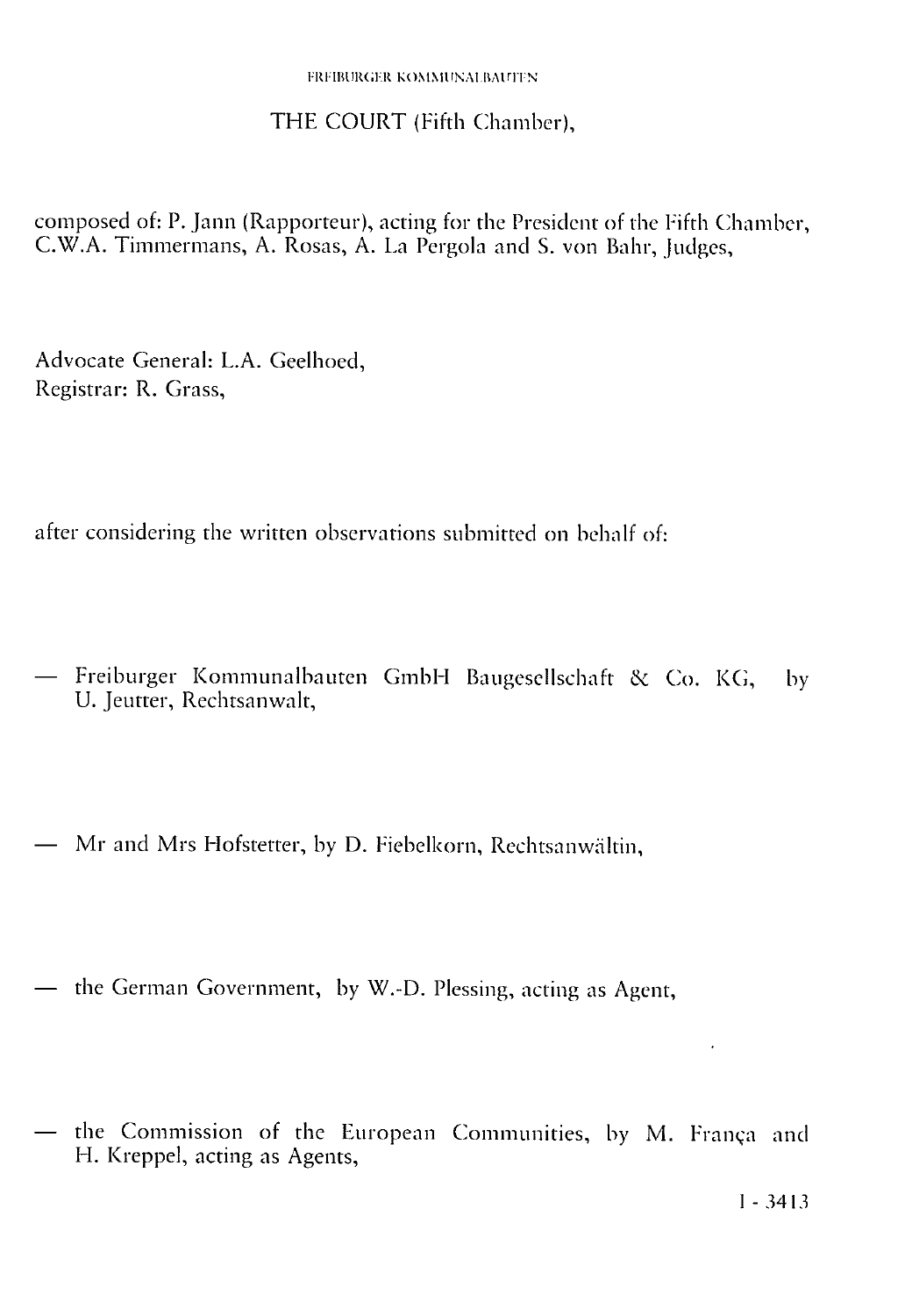having regard to the report of the Judge-Rapporteur,

after hearing the Opinion of the Advocate General at the sitting on 25 September 2003,

gives the following

## Judgment

1 By order of 2 May 2002, received at the Court on 27 June 2002, the Bundesgerichtshof (Federal Court of Justice) referred a question for a preliminary ruling under Article 234 EC on the interpretation of Article 3(1) of Council Directive 93/13/EEC of 5 April 1993 on unfair terms in consumer contracts (OJ 1993 L *95,* p. 29) (hereinafter 'the Directive').

2 That question was raised in proceedings between Freiburger Kommunalbauten GmbH Baugesellschaft & Co. KG (hereinafter 'Freiburger Kommunalbauten'), claimant in the main proceedings, and Mr and Mrs Hofstetter, defendants in the main proceedings, relating to liability for default interest on the price payable for the building and purchase of a parking space.

I - 3414

 $\alpha \in \mathbb{R}^d$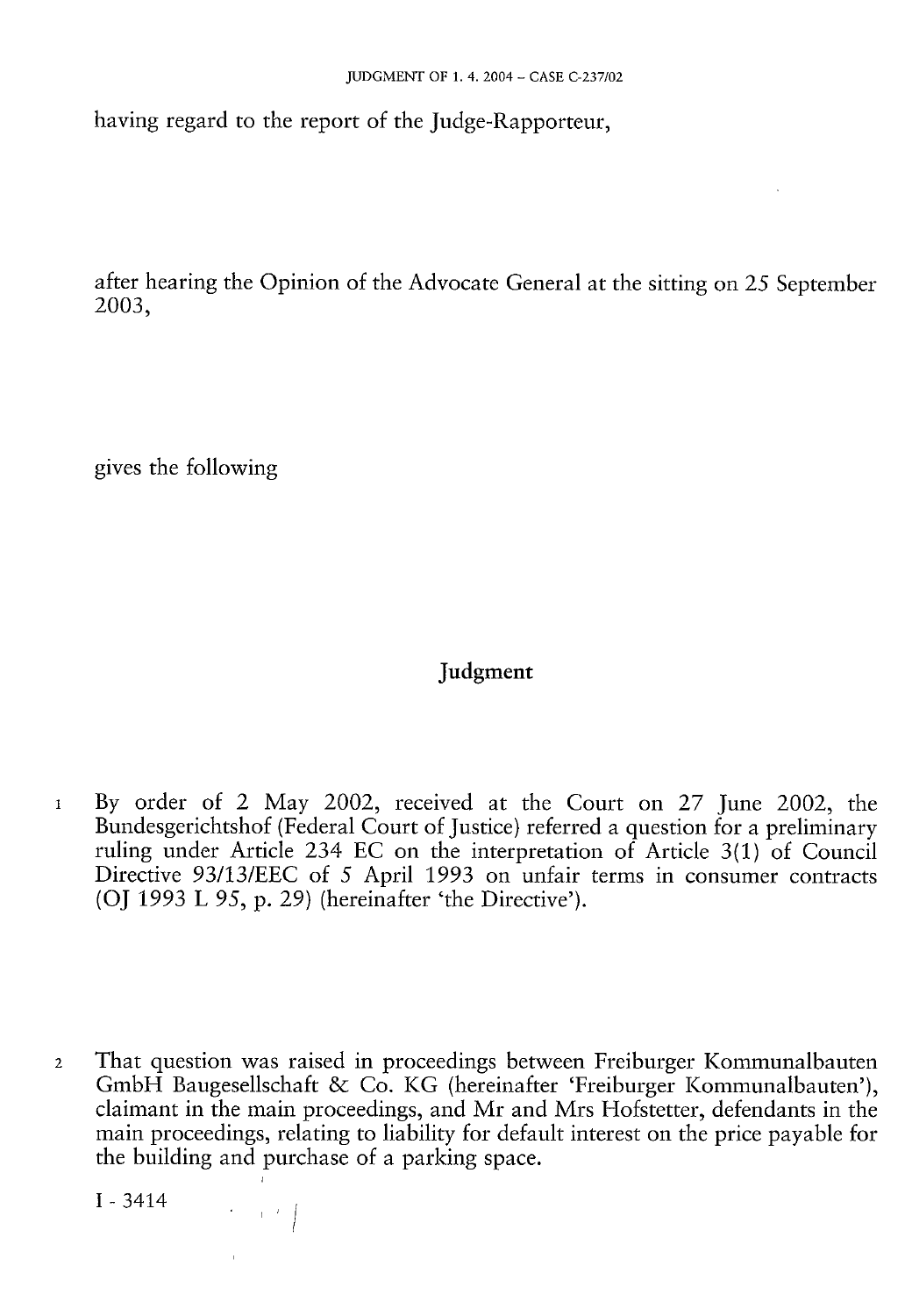Legal background

*The Directive* 

 $\cdots$ 

- 3 Article 1(1) of the Directive states that its purpose is to approximate the laws, regulations and administrative provisions of the Member States relating to unfair terms in contracts concluded between a seller or supplier and a consumer.
- 4 Article 3 of the Directive provides:

'1. A contractual term which has not been individually negotiated shall be regarded as unfair if, contrary to the requirement of good faith, it causes a significant imbalance in the parties' rights and obligations arising under the contract, to the detriment of the consumer.

2. A term shall always be regarded as not individually negotiated where it has been drafted in advance and the consumer has therefore not been able to influence the substance of the term, particularly in the context of a pre-formulated standard contract.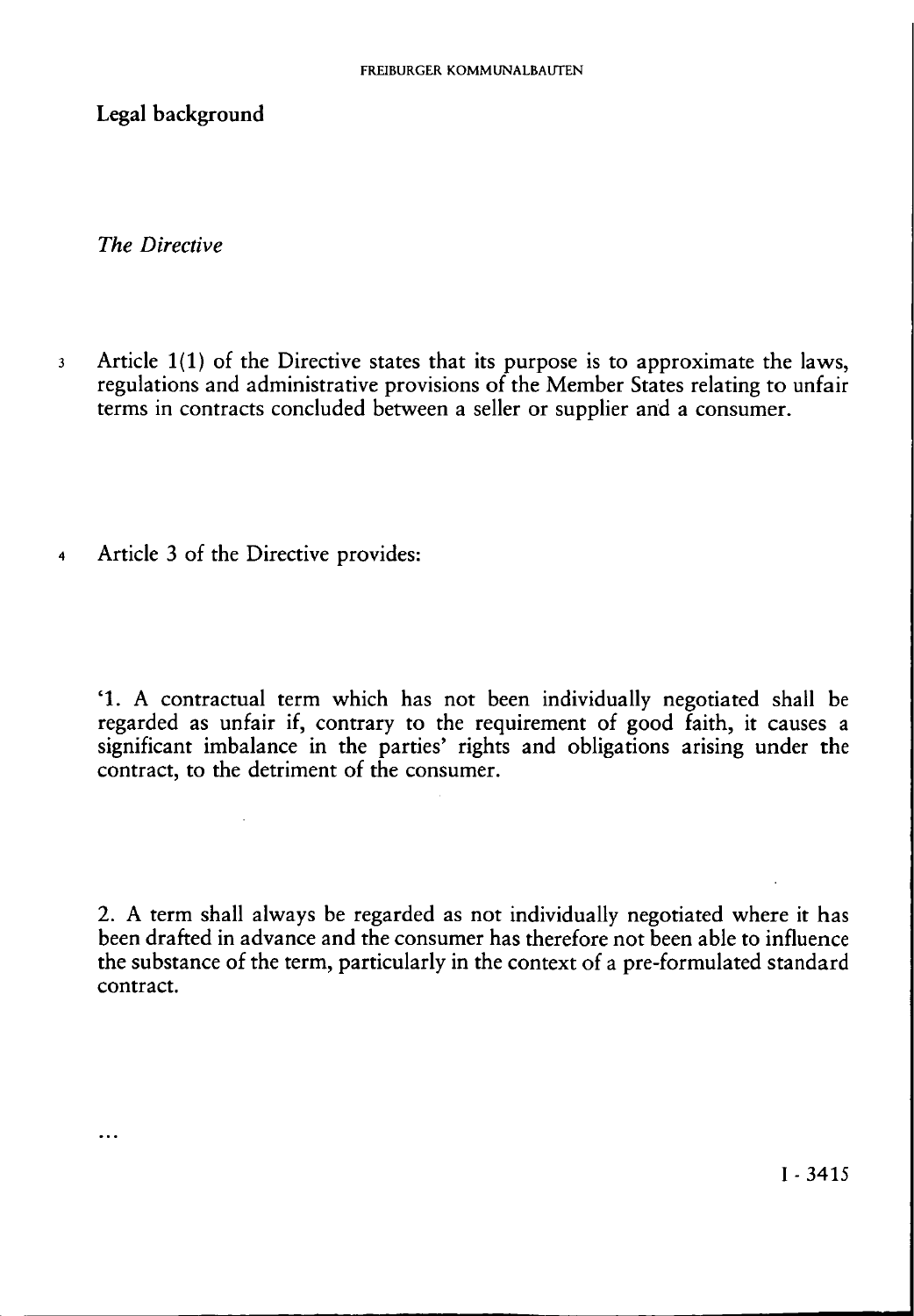3. The Annex shall contain an indicative and non-exhaustive list of the terms which may be regarded as unfair.'

5 The terms specified in that Annex include:

'Terms which have the object or effect of:

(b) inappropriately excluding or limiting the legal rights of the consumer vis-à-vis the seller or supplier or another party in the event of total or partial nonperformance or inadequate performance by the seller or supplier of any of the contractual obligations ...;

(o) obliging the consumer to fulfil all his obligations where the seller or supplier does not perform his;

 $\ddotsc$ 

 $\ddotsc$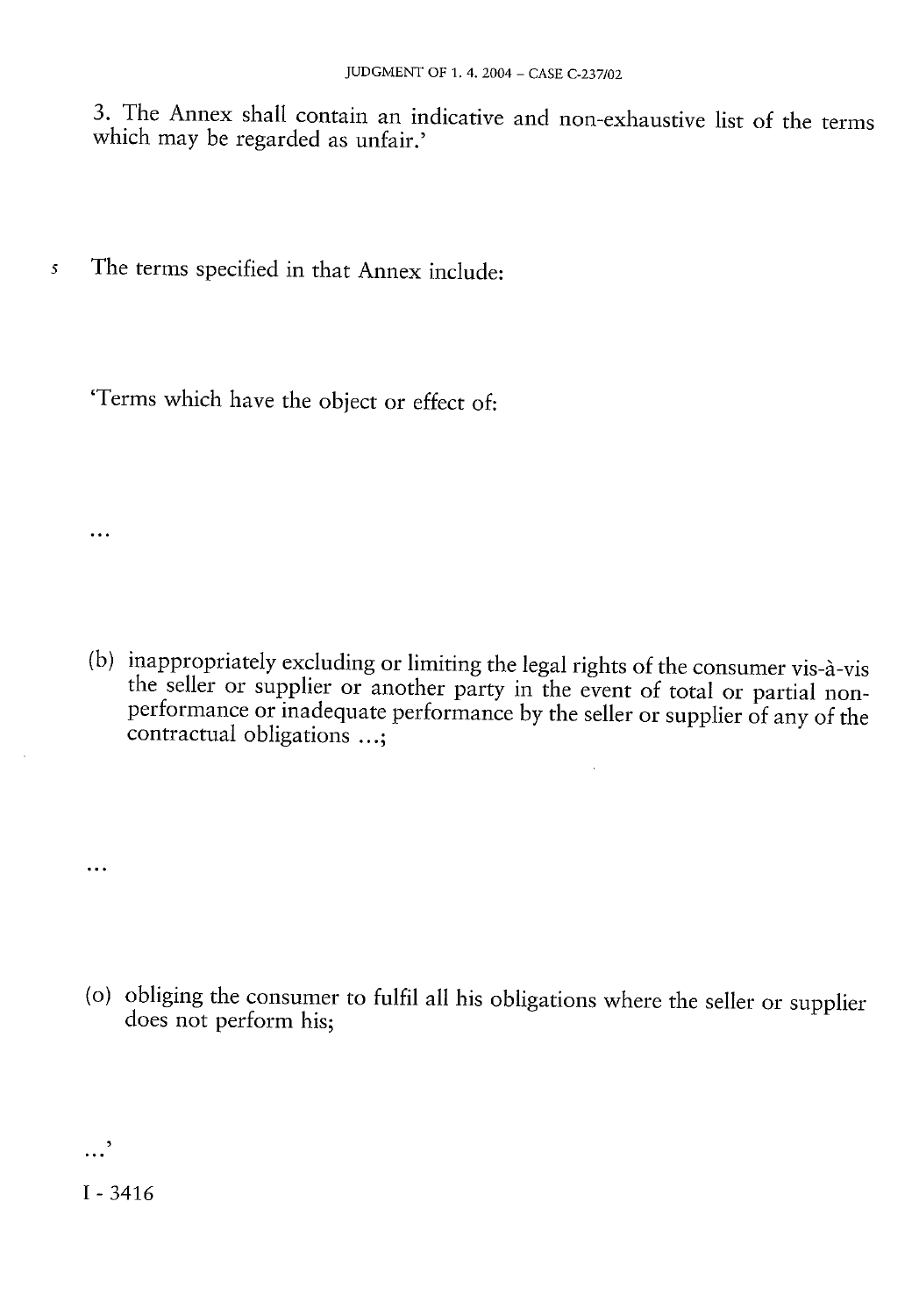*6* Article 4(1) of the Directive states:

'1. Without prejudice to Article 7, the unfairness of a contractual term shall be assessed, taking into account the nature of the goods or services for which the contract was concluded and by referring, at the time of conclusion of the contract, to all the circumstances attending the conclusion of the contract and to all the other terms of the contract or of another contract on which it is dependent.'

*National law* 

*7* At the time relevant to the facts in the main proceedings, the protection of consumers against the unfair terms referred to in the Directive was governed under German law by the Gesetz zur Regelung des Rechts der Allgemeinen Geschäftsbedingungen (Law on standard business terms, hereinafter 'the AGBG') of 9 December 1976 (BGBl. 1976,1, p. 3317). Paragraph 9 of that Law stated:

' 1 . Provisions in standard business terms are invalid if, contrary to the requirement of good faith, they place the contractual partner of the user at an unreasonable disadvantage.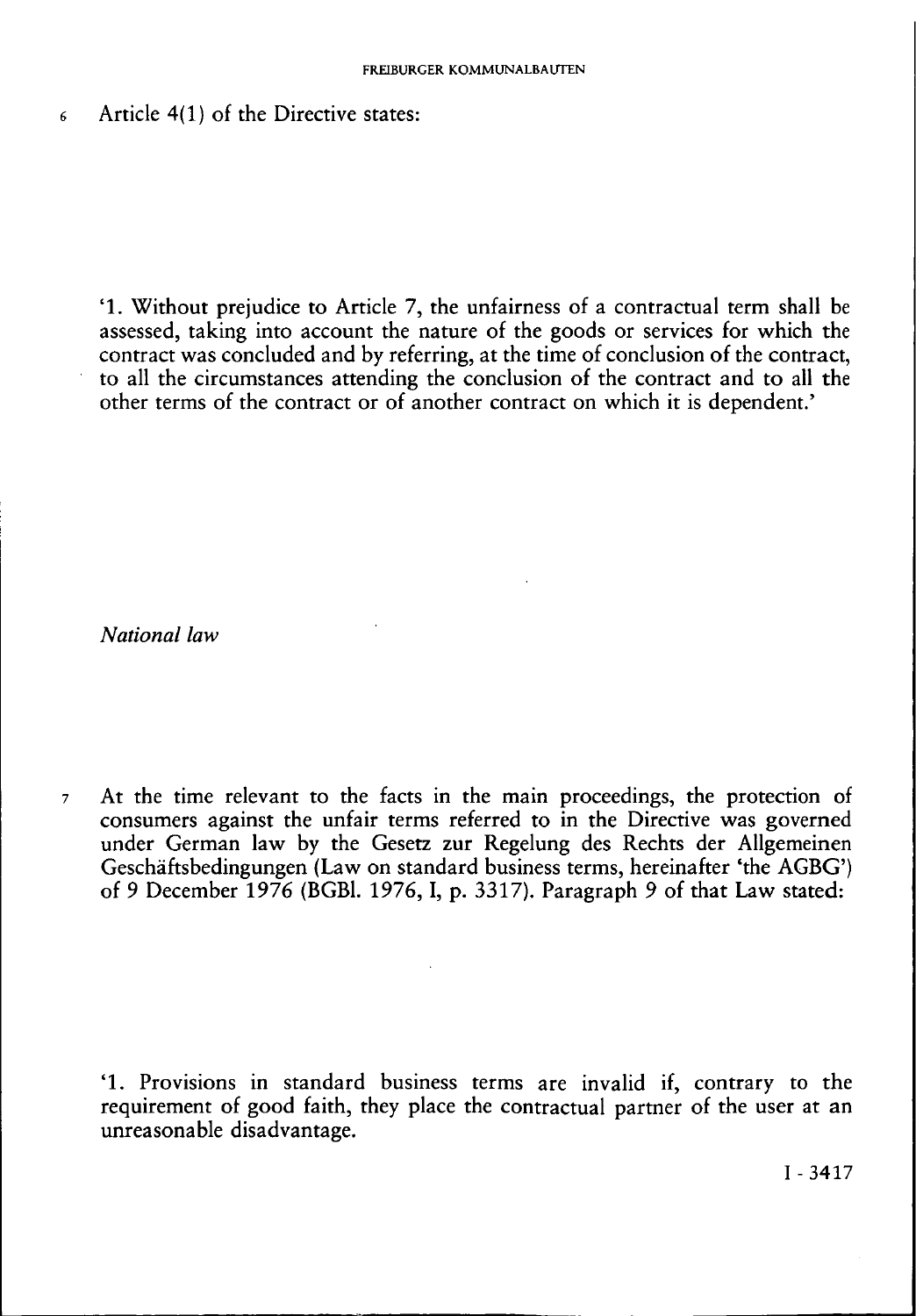2. In case of doubt, an unreasonable disadvantage is deemed to exist if a provision:

- (1) cannot be reconciled with essential basic principles of the statutory rule from which it deviates, or
- (2) restricts the essential rights or duties that are inherent in the nature of the contract in such a manner that there is a risk that the purpose of the contract will not be achieved.'
- 8 As regards the contract under which the work was let, Paragraph 641 of the Bürgerliches Gesetzbuch (German civil code, hereinafter 'the BGB') sets out, in non-mandatory terms, a rule relating to the circumstances in which payment may be demanded. That provision states that payment is due upon acceptance of the work.

### The main proceedings

9 By notarial contract of 5 May 1998, Freiburger Kommunalbauten, a municipal construction company acting in the course of its business, sold to Mr and Mrs Hofstetter, who were dealing as consumers, a parking space located in a multistorey car park that Freiburger Kommunalbauten was to build.

I-3418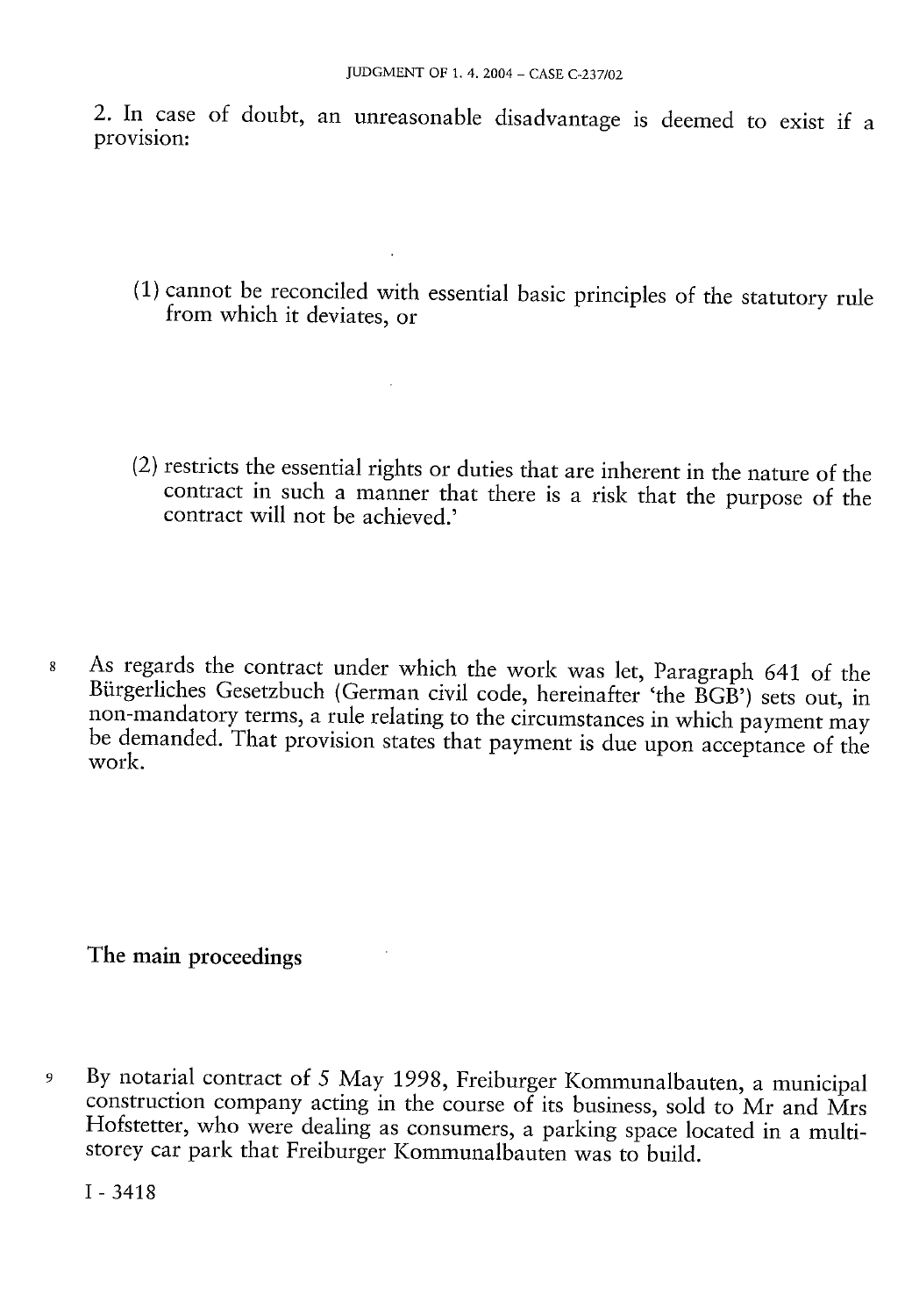10 Under clause 5 of the contract, the whole of the price was due upon delivery of a security by the contractor. In the event of late payment, the purchaser was liable to pay default interest.

11 The security took the form of a bank guarantee and was delivered to Mr and Mrs Hofstetter on 20 May 1999. The guarantor undertook, as a primary liability, to guarantee any claims Mr and Mrs Hofstetter might assert against Freiburger Kommunalbauten for repayment of the purchase price paid it or of which it was entitled to dispose.

12 Mr and Mrs Hofstetter refused to make the payment. They claimed that the provision requiring payment of the whole of the price was contrary to Paragraph 9 of the AGBG. They paid the price only after they had accepted the parking space, free of defects, on 21 December 1999.

13 Freiburger Kommunalbauten claimed default interest for late payment. The Landgericht Freiburg (Freiburg Regional Court) (Germany) upheld the claim. On appeal, the Oberlandesgericht Karlsruhe (Karlsruhe Higher Regional Court) (Germany) dismissed the claim. Freiburger Kommunalbauten then appealed on a point of law to the Bundesgerichtshof.

14 The Bundesgerichtshof held that the disputed contract fell within the scope of the Directive as set out in Article 3(2). It is inclined to the view that clause 5 of the disputed contract is not an unfair term under German law. However, it considers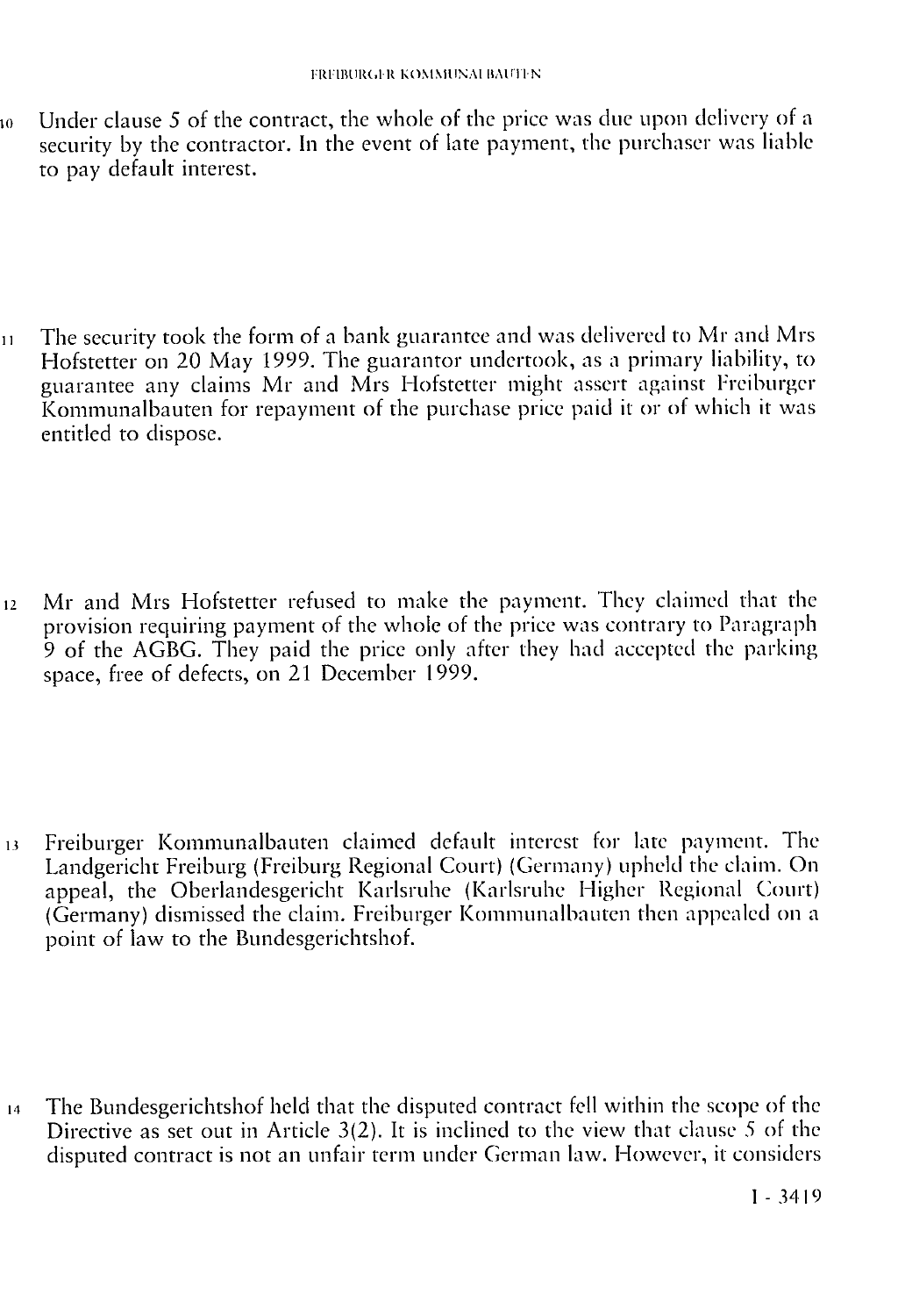that having regard to the wide variety of rules applying in the Member States this assessment is not free from doubt. The Bundesgerichtshof therefore decided to assessment is not free from doubt. The bundesgenerieshold dictional decided to stay the proceedings and to refer the following question to the Court for a preliminary ruling:

'Is a term, contained in a seller's standard business conditions, which provides that the purchaser of a building which is to be constructed is to pay the total price for that building, irrespective of whether there has been any progress in the construction, provided that the seller has previously provided him with a guarantee from a credit institution securing any monetary claims the purchaser may have in respect of defective performance or non-performance of the contract, to be regarded as unfair within the meaning of Article 3(1) of Council Directive 93/13/EEC of 5 April 1993 on unfair terms in consumer contracts?'

**The question referred** 

- 15 All of the observations submitted to the Court concern the balancing of the advantages and disadvantages of the disputed clause under the national law.
- 16 Freiburger Kommunalbauten and the German Government submit that the disputed clause is not unfair. The disadvantages to which a consumer might be exposed as a result of the obligation to pay the price before performance of the contract are counterbalanced by the bank guarantee provided by the builder. It is true that this clause reverses the order for performance of the obligations under the contract laid down, in non-mandatory terms, in Paragraph 641 of the BGB.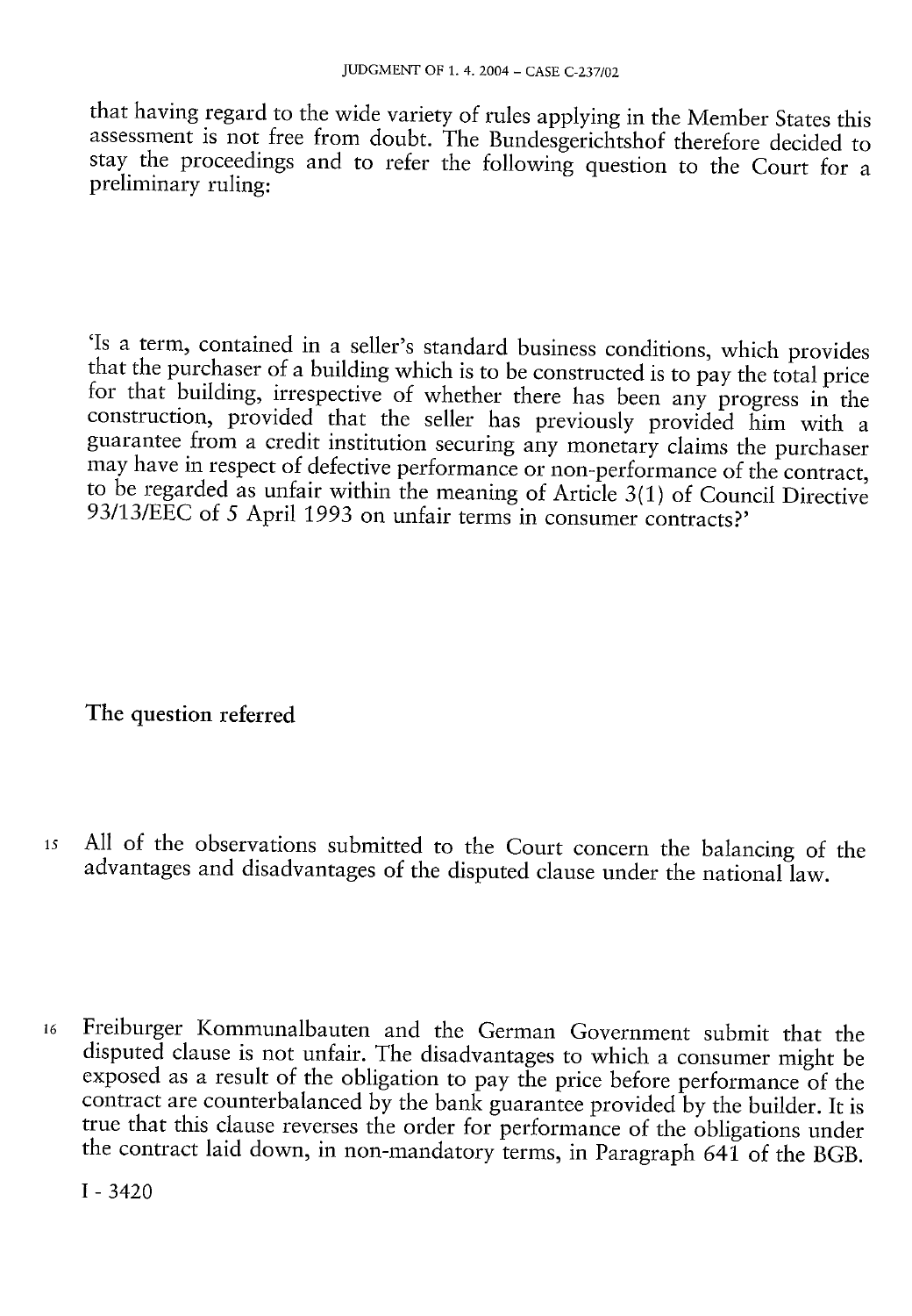However, as it reduces the need for the builder to finance the building work through use of borrowings, the price of that work may be reduced as a result. Furthermore, the bank guarantee provided by the builder limits the disadvantages faced by purchasers, as it guarantees repayment to them of sums paid in cases of both non-performance and defective performance of the contract, even if the builder were to become insolvent.

17 Mr and Mrs Hofstetter submit that the disputed clause is unfair and is a term of the kind referred to at point  $1(b)$  and (o) of the Annex to the Directive. The fundamental principle, recognised in all systems of civil law, that mutual obligations must be performed contemporaneously, is contravened and the 'equality of arms' between the contracting parties is upset to the detriment of the consumer, whose position is significantly weakened, particularly where litigation arises in relation to defects in construction. They add that the clause is highly unusual, that it is unclear and that it was imposed by a builder who was in a monopoly situation.

18 Having carried out a detailed analysis of German law, the Commission of the European Communities is of the view that the disputed clause gives rise on any analysis to a disadvantage which is detrimental to the consumer. The question whether it causes a significant and unjustified imbalance for the purposes of Article 3(1) of the Directive is a matter to be decided by the national court.

19 It should be noted in that regard that in referring to concepts of good faith and significant imbalance between the rights and obligations of the parties, Article 3 of the Directive merely defines in a general way the factors that render unfair a contractual term that has not been individually negotiated (see, to that effect, Case C-478/99 *Commission* v *Sweden* [2002] ECR I-4147, paragraph 17).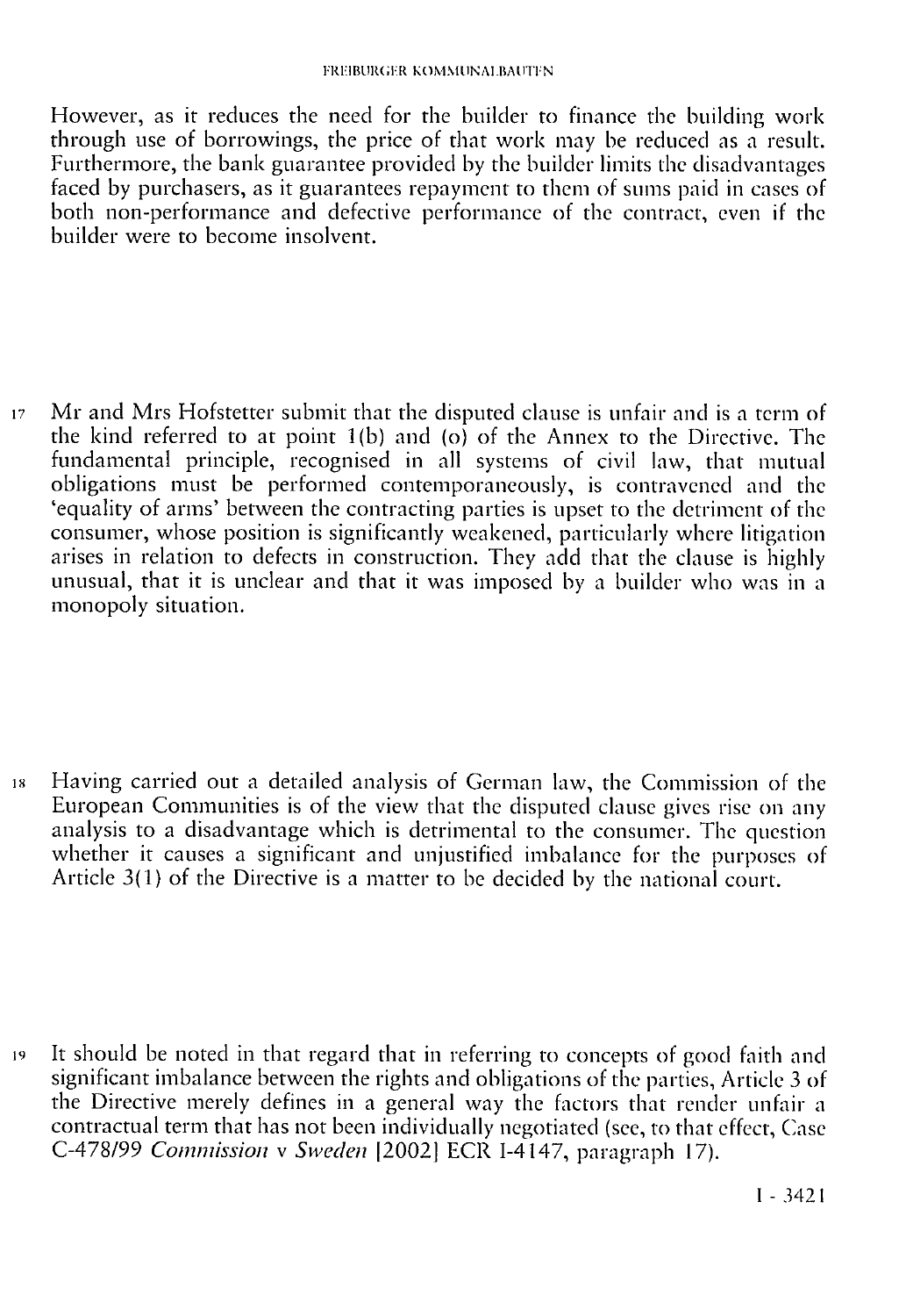20 The Annex to which Article 3(3) of the Directive refers only contains an indicative and non-exhaustive list of terms which may be regarded as unfair. A term appearing in the list need not necessarily be considered unfair and, conversely, a term that does not appear in the list may none the less be regarded as unfair *(Commission* v *Sweden,* paragraph 20).

21 As to the question whether a particular term in a contract is, or is not, unfair, Article 4 of the Directive provides that the answer should be reached taking into account the nature of the goods or services for which the contract was concluded and by referring, at the time of conclusion of the contract, to all the circumstances attending the conclusion of the contract. It should be pointed out in that respect that the consequences of the term under the law applicable to the contract must also be taken into account. This requires that consideration be given to the national law.

22 It follows, as the Advocate General has observed at point 25 of his Opinion, that in the context of its jurisdiction under Article 234 EC to interpret Community law, the Court may interpret general criteria used by the Community legislature in order to define the concept of unfair terms. However, it should not rule on the application of these general criteria to a particular term, which must be considered in the light of the particular circumstances of the case in question.

23 It is true that in Joined Cases C-240/98 to C-244/98 *Océano Grupo Editorial and Salvat Editores* [2000] ECR I-4941, paragraphs 21 to 24, the Court held that a term, drafted in advance by the seller, the purpose of which is to confer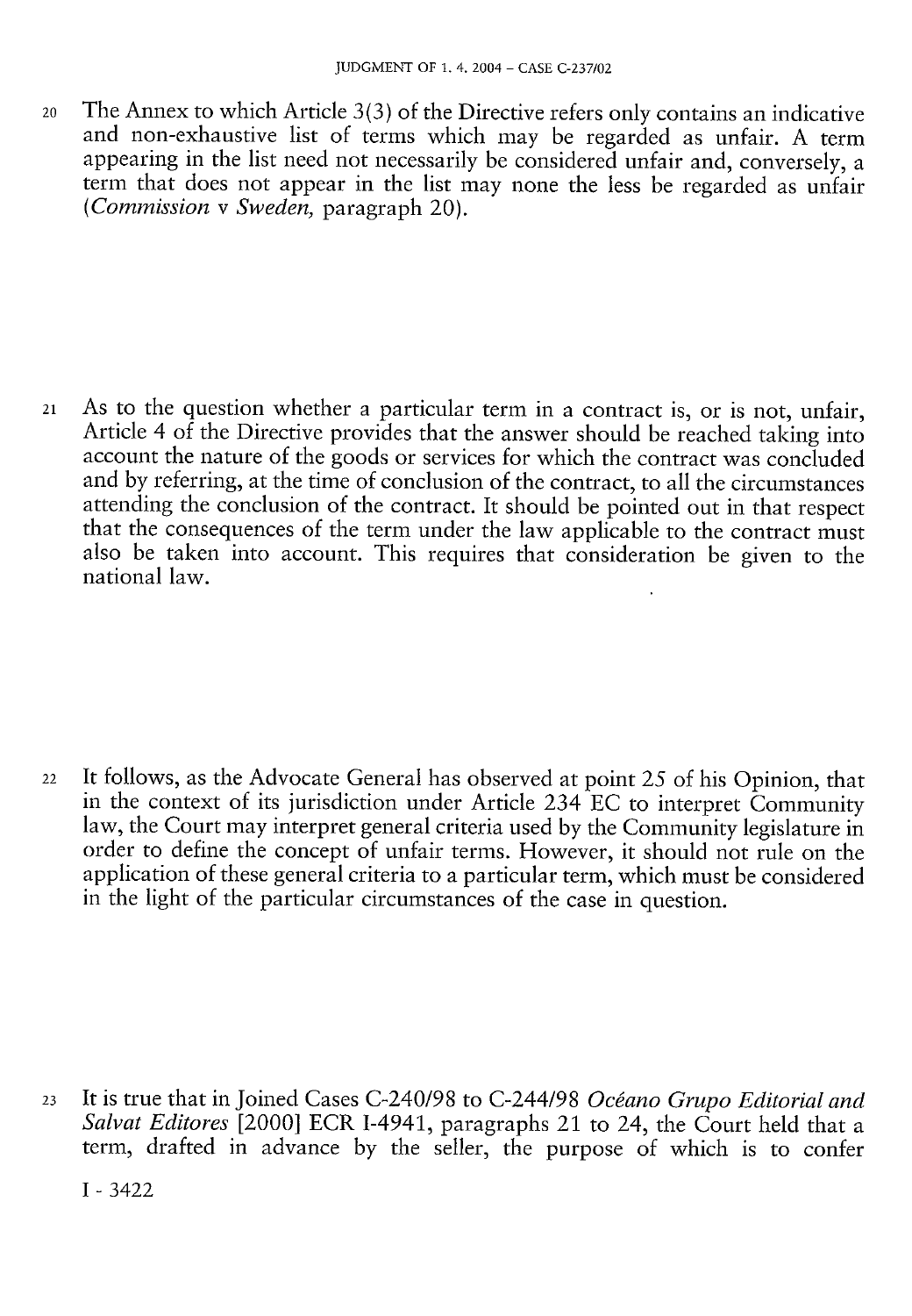jurisdiction in respect of all disputes arising under the contract on the court in the territorial jurisdiction of which the seller has his principal place of business, satisfies all the criteria necessary for it to be judged unfair for the purposes of the Directive. Nevertheless, that assessment was reached in relation to a term which was solely to the benefit of the seller and contained no benefit in return for the consumer. Whatever the nature of the contract, it thereby undermined the effectiveness of the legal protection of the rights which the Directive affords to the consumer. It was thus possible to hold that the term was unfair without having to consider all the circumstances in which the contract was concluded and without having to assess the advantages and disadvantages that that term would have under the national law applicable to the contract.

- 24 As is clear from the observations submitted to the Court, that does not apply to the term at issue in the main proceedings.
- 25 The answer to the question referred for a preliminary ruling is therefore that it is for the national court to decide whether a contractual term such as that at issue in the main proceedings satisfies the requirements for it to be regarded as unfair under Article 3(1) of the Directive.

**Costs** 

26 The costs incurred by the German Government and by the Commission, which have submitted observations to the Court, are not recoverable. Since these proceedings are, for the parties to the main proceedings, a step in the proceedings pending before the national court, the decision on costs is a matter for that court.